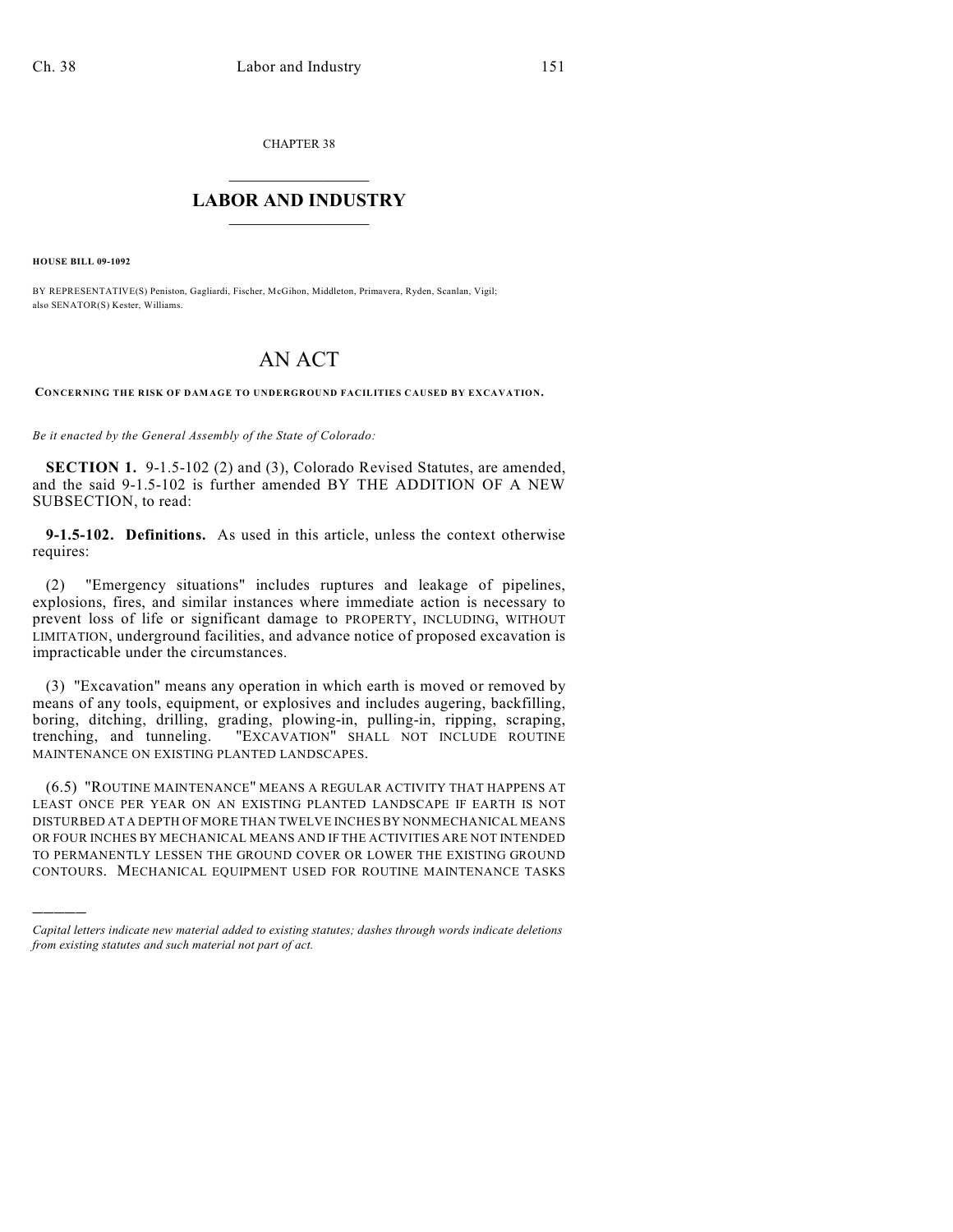SHALL BE DEFINED AS AERATORS, HAND-HELD ROTOTILLERS, SOIL INJECTION NEEDLES, LAWN EDGERS, OVERSEEDERS, AND HAND TOOLS.

**SECTION 2.** 9-1.5-103 (4) (c), Colorado Revised Statutes, is amended BY THE ADDITION OF A NEW SUBPARAGRAPH to read:

**9-1.5-103. Plans and specifications - notice of excavation - duties of excavators - duties of owners and operators.** (4) (c) (III) IF A PERSON PERFORMING ROUTINE MAINTENANCE DISCOVERS AN UNDERGROUND FACILITY IN THE AREA WHERE THE ROUTINE MAINTENANCE IS BEING PERFORMED, THE PERSON SHALL NOTIFY THE NOTIFICATION ASSOCIATION AND THE AFFECTED OWNER OR OPERATOR AS QUICKLY AS PRACTICABLE AND REQUEST AN IMMEDIATE VERIFICATION OF THE LOCATION OF ANY UNDERGROUND FACILITY. UPON RECEIVING NOTIFICATION, THE AFFECTED OWNER OR OPERATOR SHALL RESPOND AS QUICKLY AS PRACTICABLE. THE PERSON SHALL CEASE ROUTINE MAINTENANCE ACTIVITIES IN THE IMMEDIATE AREA, AS DETERMINED BY EXERCISING DUE CAUTION AND CARE, UNTIL THE LOCATION OF ANY UNDERGROUND FACILITIES HAS BEEN VERIFIED.

**SECTION 3.** 9-1.5-103, Colorado Revised Statutes, is amended BY THE ADDITION OF A NEW SUBSECTION to read:

**9-1.5-103. Plans and specifications - notice of excavation - duties of excavators - duties of owners and operators.** (8) A PERSON WHO PERFORMS MAINTENANCE SHALL TAKE REASONABLE CARE WHEN DISTURBING THE SOIL.

**SECTION 4.** The introductory portion to 9-1.5-104.5 (2) (d), Colorado Revised Statutes, is amended to read:

**9-1.5-104.5. Civil penalties - applicability.** (2) (d) If any person, other than a homeowner, rancher, or farmer, as defined in section 42-20-108.5, C.R.S., working on such homeowner's, rancher's, or farmer's property, fails to comply with paragraph (a) of this subsection (2) or fails to exercise reasonable care in excavating OR PERFORMING ROUTINE MAINTENANCE and damages an underground facility during an SUCH excavation OR ROUTINE MAINTENANCE, such person shall be presumably liable for:

**SECTION 5. Act subject to petition - effective date - applicability.** (1) This act shall take effect at 12:01 a.m. on the day following the expiration of the ninety-day period after final adjournment of the general assembly that is allowed for submitting a referendum petition pursuant to article V, section 1 (3) of the state constitution, (August 4, 2009, if adjournment sine die is on May 6, 2009); except that, if a referendum petition is filed against this act or an item, section, or part of this act within such period, then the act, item, section, or part, if approved by the people, shall take effect on the date of the official declaration of the vote thereon by proclamation of the governor.